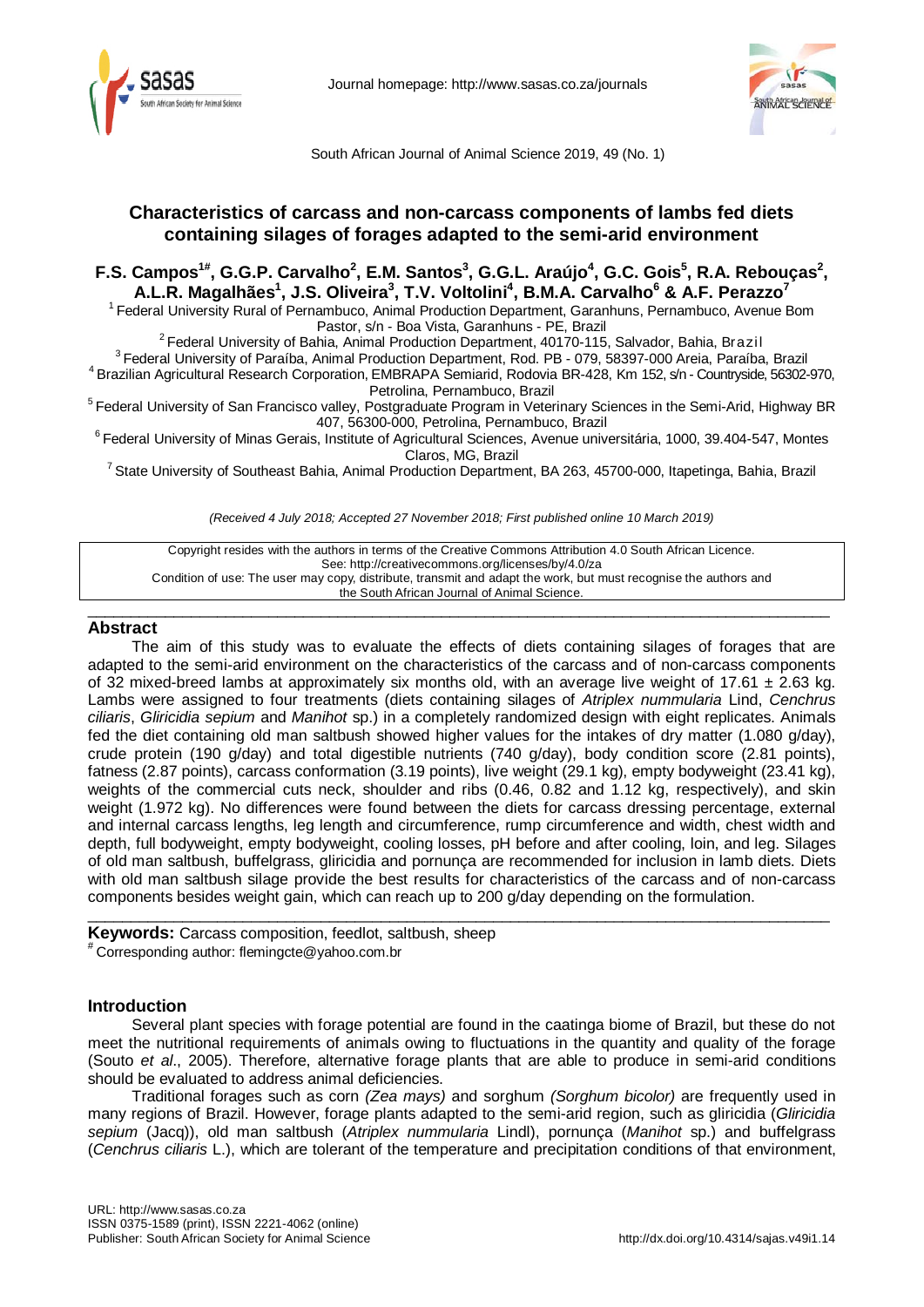are found in abundance. For this reason, and because of their productive and nutritional features, the influence of these crops in the form of silage on meat-related aspects of sheep production should be investigated.

The use of forage plants that are adapted to the semi-arid region, coupled with the practice of ensiling, increases the forage supply, especially during the dry seasons of the year, thereby fostering the sustainability of small-ruminant production. According to Carvalho *et al*. (2017), silages that contain these roughages are accepted in different degrees by animals, which require the identification of nutritional and production-related responses.

Researchers have evaluated the use of these forage species, fresh and preserved, in various areas of the world (Avilés-Nieto *et al*., 2013; Maciel *et al*., 2015; Obeidat *et al*., 2016; Campos *et al*., 2017; Moiforay *et al*., 2017), but information about the efficiency of ruminant production in response to the use of these forages in silage form is still scarce. The use of these silages may yield promising results in production performance, biometric and morphometric parameters, and characteristics of the carcass, fat thickness, yields of cuts, carcass, and non-carcass components. This study was therefore conducted to evaluate the effect of diets that contained silages of forage plants that are adapted to the semi-arid environment on the characteristics of the carcass and of non-carcass components of lambs.

### **Materials and Methods**

The experiment was conducted at the Experimental Caatinga Field in the Metabolism Unit of the Brazilian Agricultural Research Corporation (EMBRAPA), Petrolina, PE, Brazil. The average annual precipitation in the region is 570 mm, and maximum and minimum temperatures are 33.46 °C and 20.87 °C, respectively (EMBRAPA, 2011). This study was analysed and approved by the Committee of Ethics in Animal Use (CEUCA) of the School of Veterinary Medicine at the Federal University of Bahia (no. 0005/2016).

A completely randomized experimental design was adopted with four treatments and eight replicates. Thirty-two uncastrated mixed-breed lambs at five months old were used in the trial, with an average initial liveweight of 17.6  $\pm$  2.63 kg. Lambs were initially vaccinated against clostridial diseases and dewormed against ecto- and endoparasites. Next, they were allotted to individual  $1.00 \times 1.20$  m cages with free access to feeders and drinkers. The experiment lasted 59 days, including 10 days for adaptation. During the entire experimental period, the animals were weighed every seven days to monitor their weight development.

The experimental diets were composed of four silages: old man saltbush (*Atriplex nummularia* Lind), buffelgrass *(Cenchrus ciliaris),* gliricidia *(Gliricidia sepium)* and pornunça (*Manihot* sp.). To produce the silages, the forage plants of old man saltbush, gliricidia, and pornunça were harvested from the experimental field of Embrapa Semi-Arid using the plant shoots, which represent the tenderest leaves and stems, which were 1.5 m tall. The buffalo grass was harvested at Agricultural Research Company of Paraíba State S.A. (EMEPA) and cut with a backpack mower at 10 cm above the soil before the inflorescence period, when it was approximately 60 cm tall. All forage materials were processed through a PP-35 forage harvester to an average particle size of approximately 2.0 cm and stored in 200-L plastic-drum silos at a compaction density of 600 kg/m<sup>3</sup>. The buffalo grass, however, was compacted at a density of 400 kg/m<sup>3</sup> because of its high DM content (40%).

Table 1 shows the chemical composition of the experimental diets. The roughage to concentrate ratio of diets was 50 : 50. They were formulated to contain 2.67 Mcal/kg (metabolizable energy), 14.00% crude protein (CP) in dry matter, and mineral salt ad libitum (Table 1), which aimed at weight gains of 200 g/day<sup>-1</sup> (NRC, 2007).

Feed and water were available ad libitum. The diets were supplied twice daily, at 08:30 and 15:30. Orts were collected and weighed on the following day to determine intake and to adjust the dry matter (DM) to allow for 10% of orts in the trough. Samples of feed and orts were collected weekly and placed in identified plastic bags, which were stored in a freezer at -20 °C. After thawing, samples of roughage, concentrate, and orts were pre-dried in a forced-air oven at 55 °C for 72 hours. Next, they were ground through Wiley mills with 1 mm sieves and stored in plastic jars with lids, which were labelled for laboratory analyses.

Analyses were carried out at the Laboratory of Animal Nutrition of Embrapa Semi-Arid, following the methodology described by AOAC (2000) for DM (method 967.03), mineral matter (MM) (method 942.05), CP (method 981.10), and ether extract (EE) (method 920.29). Neutral detergent fibre (NDF) and acid detergent fibre (ADF) contents were obtained according to Van Soest *et al.* (1991), while the concentrations of neutral detergent insoluble nitrogen and acid detergent insoluble nitrogen were obtained by the procedures described by Silva & Queiroz (2002).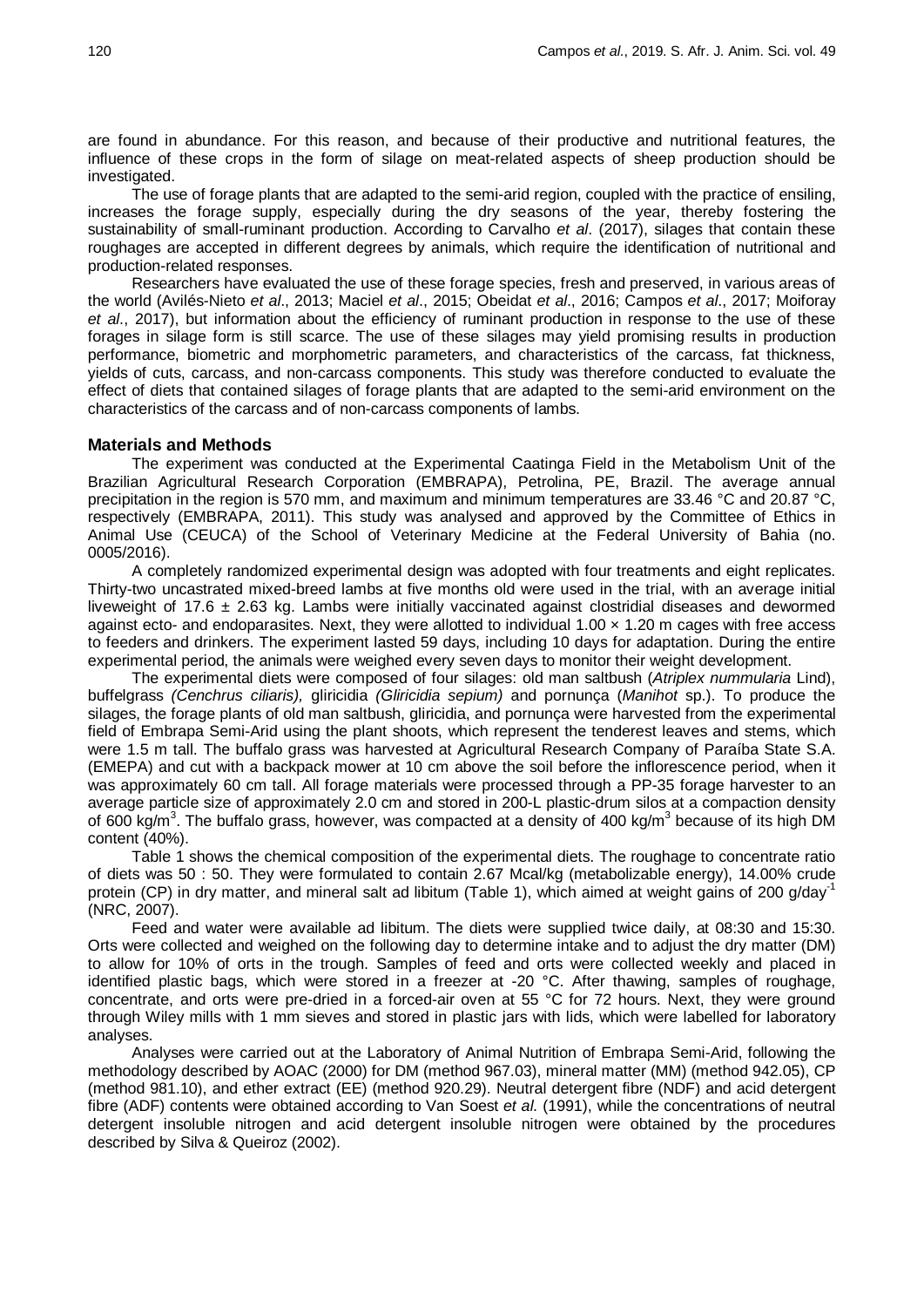|                                                   | <b>Silage</b>    |                    |                   |          |  |  |  |
|---------------------------------------------------|------------------|--------------------|-------------------|----------|--|--|--|
| Ingredients                                       | Old man saltbush | <b>Buffelgrass</b> | <b>Gliricidia</b> | Pornunça |  |  |  |
| Proportion of ingredients in the diet (%)         |                  |                    |                   |          |  |  |  |
| Silage                                            | 50.00            | 50.00              | 50.00             | 50.00    |  |  |  |
| Ground corn                                       | 37.23            | 39.30              | 46.80             | 45.13    |  |  |  |
| Soybean meal                                      | 8.96             | 7.00               | 0.00              | 1.29     |  |  |  |
| Urea                                              | 0.86             | 0.70               | 0.00              | 0.42     |  |  |  |
| Mineral mix <sup>c</sup>                          | 1.68             | 1.75               | 1.95              | 1.92     |  |  |  |
| Calcitic limestone                                | 0.45             | 0.45               | 0.40              | 0.42     |  |  |  |
| Ammonium chloride                                 | 0.84             | 0.85               | 0.85              | 0.83     |  |  |  |
| <b>Chemical composition (% DM)</b>                |                  |                    |                   |          |  |  |  |
| Dry matter                                        | 61.7             | 66.7               | 55.2              | 57.6     |  |  |  |
| Mineral matter                                    | 11.6             | 9.9                | 8.4               | 7.1      |  |  |  |
| Crude protein <sup>a</sup>                        | 15.5             | 15.0               | 14.0              | 16.1     |  |  |  |
| Ether extract <sup>a</sup>                        | 1.8              | 1.8                | 2.5               | 3.4      |  |  |  |
| NDFap <sup>a</sup>                                | 31.6             | 36.8               | 28.0              | 26.9     |  |  |  |
| Neutral detergent fibre <sup>a</sup>              | 45.9             | 50.0               | 40.0              | 40.0     |  |  |  |
| Acid detergent fibre <sup>a</sup>                 | 22.2             | 25.1               | 21.9              | 23.3     |  |  |  |
| Indigestible neutral detergent fibre <sup>a</sup> | 25.1             | 18.6               | 18.1              | 15.4     |  |  |  |
| Neutral detergent insoluble nitrogen <sup>b</sup> | 14.6             | 14.3               | 16.0              | 21.5     |  |  |  |
| Acid detergent insoluble nitrogen <sup>b</sup>    | 11.8             | 12.3               | 12.8              | 15.2     |  |  |  |
| Cellulose <sup>a</sup>                            | 17.1             | 23.0               | 15.7              | 16.1     |  |  |  |
| Hemicellulose <sup>a</sup>                        | 23.7             | 24.9               | 18.1              | 16.7     |  |  |  |
| Lignin <sup>a</sup>                               | 7.4              | 3.0                | 7.2               | 10.4     |  |  |  |
| Total carbohydrates <sup>a</sup>                  | 71.1             | 73.3               | 75.1              | 73.4     |  |  |  |
| NFCap <sup>a</sup>                                | 39.5             | 36.5               | 47.1              | 46.5     |  |  |  |

**Table 1** Ingredient proportions and chemical compositions of the experimental diets

<sup>a</sup>ln % DM. <sup>b</sup>ln % total nitrogen. <sup>c</sup>Provides per kg, in active ingredients: calcium: 120 g; phosphorus: 87 g; sodium: 147 g; sulfur: 18 g; copper: 590 mg; cobalt: 40 mg; chromium: 20 mg; iron: 1,800 mg; iodine: 80 mg; manganese: 1 300 mg; selenium: 15 mg; zinc: 3 800 mg; molybdenum: 10 mg; maximum fluoride: 870 mg; phosphorus (P) solubility in 2% (min.) citric acid: 95%; NDFap: neutral detergent fibre corrected for ash and protein; NFCap: non-fibrous carbohydrates corrected for ash and protein

The lignin content was determined by treating the ADF residue with 72% sulfuric acid, following Silva & Queiroz (2002), while the NDF corrected for ash and protein (NDFap) was obtained by following the methodologies described by Licitra *et al*. (1996) and Mertens (2002). The total carbohydrate (TC) content was estimated according to Sniffen *et al*. (1992), as follows:

TC (% DM) =  $100 - (% CP + % EE + % ask)$ .

Because of the presence of urea, non-fibrous carbohydrates corrected for ash and protein (NFCap) were calculated as proposed by Hall (2000):

 $NFCap = 100 - [(%CP - %CP from urea + % urea) + %NDFap + %EE + %ash.$ 

The total digestible nutrients (TDN) content was estimated by the following formula proposed by Weiss *et al*. (1999):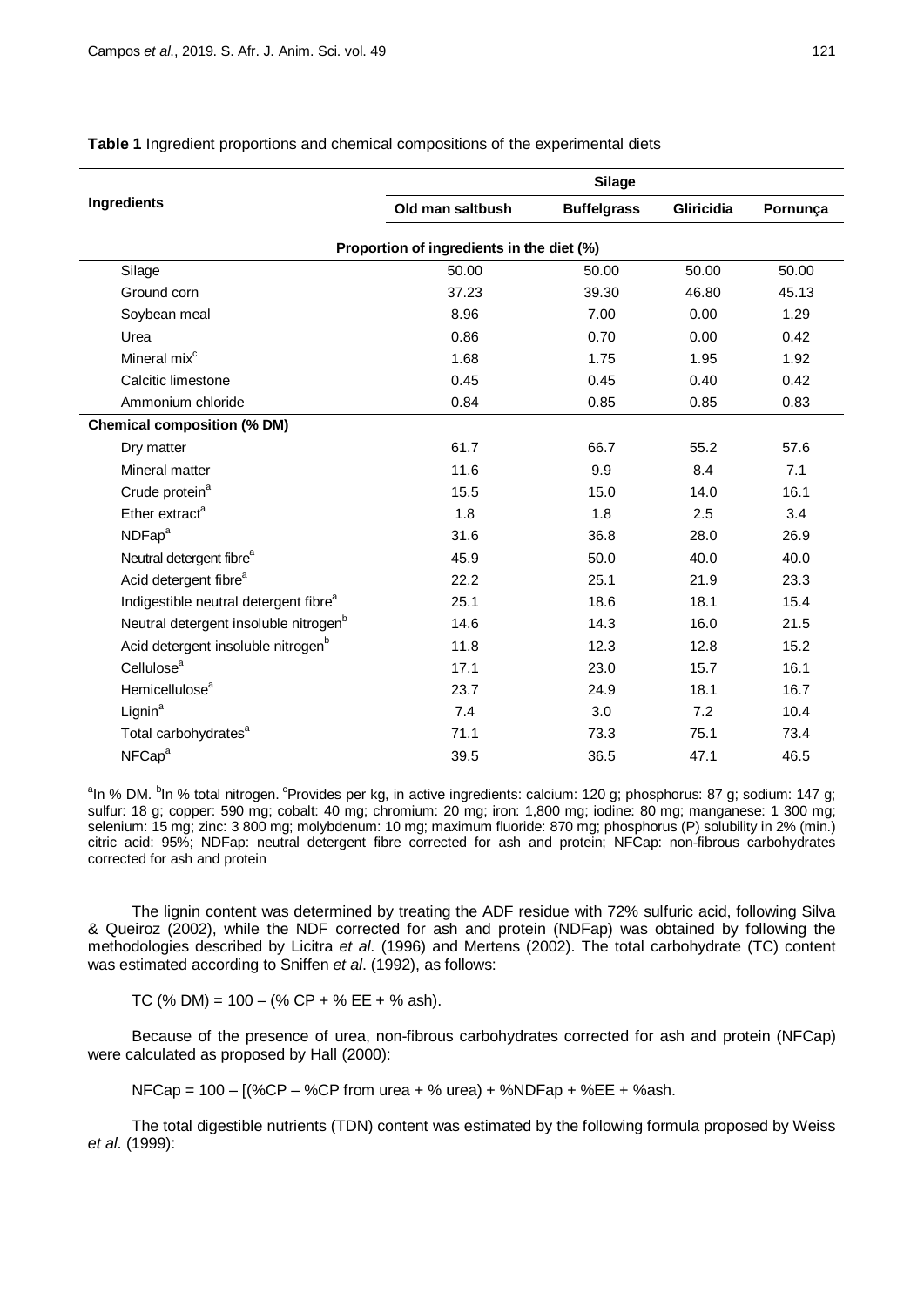### $TDN = DCP + 2.25 \times DEE + DNFC + DNDF$ .

where: DCP, DEE, DNFC and DNDF are the digestible fractions of CP, EE, non-fibrous carbohydrates and NDF, respectively.

The animals were weighed every 15 days after a solid-feed deprivation period of 12 hours (with access to water) to determine their total weight gain (TWG) and daily weight gain (DWG). The intake of nutritional components was estimated as the difference between the total amount of each component in the supplied feed and in the orts.

*In vivo* measurements were obtained with the animals standing on a flat surface. The following measurements were taken: body length (distance between the cervico-thoracic joint and the base of the tail), height at the forequarter (distance between the withers region and the distal end of the forelimb), height at the hindquarter (distance between the sacral tuberosity and the distal end of the hindlimb), and chest circumference (measured by taking the sternum and the withers as basis, and passing the tape around the back of the shoulder).

Body condition score was assessed by palpating the back portion of the spine, observing the amount of fat and muscle in the angle formed by the dorsal and transverse processes, and assigning a score of 1 to 5 ± 0.5, where 1 represents a very thin animal and 5 an obese animal (Cezar & Souza, 2007).

At the end of the 49 days in the feedlot, the animals were slaughtered at the abattoir of the Federal Institute of Sertão Pernambucano (IF-Sertão), in Petrolina, PE, at an average weight of 27.16 kg. Prior to slaughter, the lambs were deprived of solid feed, receiving water only, for 16 hours, in accordance with the animal welfare norms. After this time, they were weighed to calculate the slaughter weight (SW).

Slaughter procedures conformed to the current norms established by the Regulation for Industrial and Sanitary Inspection of Animal Products (BRASIL, 2007). Lambs were stunned by brain concussion using a captive bolt pistol, followed by bleeding, skinning and evisceration. Afterwards, their carcasses were weighed to determine the hot carcass weight (HCW). Subsequently, the pH and internal temperature of the carcass were measured at zero time post mortem at the *semimembranosus* muscle.

The gastrointestinal tract (GIT) (rumen-reticulum, omasum, abomasum, and small and large intestines), bladder, and gall bladder were emptied and washed to determine the empty body weight (EBW), which was estimated by subtracting the weights of GIT, bladder and gall bladder from the slaughter weight (SW), to then determine the carcass dressing percentage. Non-carcass components were divided into organs, oesophagus and GIT and by-products, as proposed by Cezar & Souza (2007).

Non-carcass components (blood, head, feet, skin, tongue, heart, pericardium, lungs, trachea, oesophagus, spleen, liver, pancreas, omental fat, mesenteric fat, GIT, kidneys, bladder and attached gland, penis and testicles) were weighed separately for later calculation of the total organ weight to determine their yield relative to the EBW and the SW.

Carcasses were stored in a cold room at  $\pm 4$  °C for 24 hours, hung on appropriate hooks spaced 17 cm apart. During the cooling period, the pH and the temperature of the carcasses were measured at the *semimembranosus* muscle 24 hours post mortem. After this period, carcasses were weighed to determine the CCW and cooling loss. Subsequently, these morphological measurements of the carcass were taken: internal carcass length (ICL), external carcass length (ECL), chest width (CW), rump width (RW), chest depth (CD), rump circumference (RC), leg circumference (LC) and leg length (LL). All length and circumference measurements were taken with a tape measure, while the width and depth measurements were obtained with compasses, whose opening was measured with a ruler. The carcass compactness index (CCI) was calculated by the following equation:

#### $CCI = (CCW/ICL).$

The carcass was assessed subjectively for conformation, fatness, marbling and renal fat following the methodology described by Cezar & Sousa (2007).

Pelvic-renal fat and kidneys were removed from the carcass, weighed, and their weights were subtracted from the HCW and CCW. Next, the hot and cold carcass yields were calculated.

Carcasses were sawn lengthwise, at the height of the midline, and their left side was weighed and sectioned into five regions, namely leg, loin, ribs, shoulder and neck. The cuts were weighed individually, and the cold half-carcass weight was obtained as the sum of the weights of the five commercial cuts (Cezar & Souza, 2007). The left half of the carcass was cross-sectioned between the 12th and 13th ribs to reveal the *longissimus dorsi* muscle, where the fat thickness was determined with digital callipers.

The data were subjected to analysis of variance (ANOVA) and means were compared by Tukey's test at the 5% probability level, using SAS statistical software (SAS, 2009).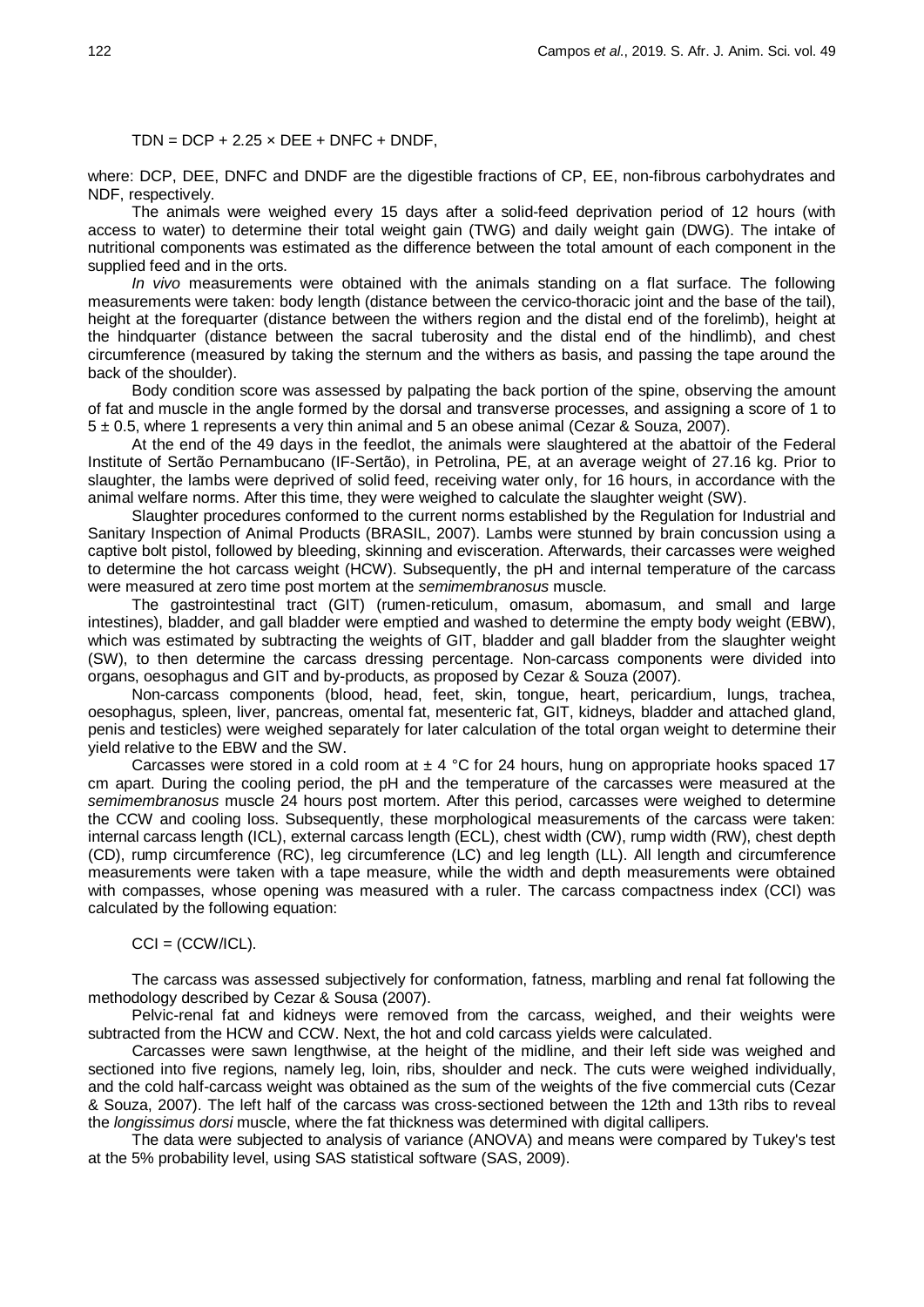## **Results**

Lambs fed the diet with old man saltbush silage had an average total DM intake of 1080 g/day, which was higher than those obtained with the other diets, whose results were 860 g/day for the diet with Gliricidia silage and 990 g/day). The diet that contained buffelgrass silage led to the lowest intake and did not differ statistically from the one that contained gliricidia, which was similar to the diet that contained pornunça silage (Table 2).

**Table 2** Mean values for the total intakes of nutritional components by lambs fed diets that contained forages adapted to the semi-arid environment

| Item <sup>a</sup> | <b>Silage</b>     |                    |                   |                  |            |          |
|-------------------|-------------------|--------------------|-------------------|------------------|------------|----------|
|                   | Old man saltbush  | <b>Buffelgrass</b> | <b>Gliricidia</b> | Pornunça         | <b>SEM</b> | P-value  |
| Intake (g/day)    |                   |                    |                   |                  |            |          |
| Dry matter        | 1080 <sup>a</sup> | $740^\circ$        | $860^{bc}$        | $990^{ab}$       | 0.002      | 0.0002   |
| Organic matter    | 970 <sup>a</sup>  | $660^\circ$        | 790 <sup>bc</sup> | $920^{ab}$       | 0.019      | 0.0002   |
| Crude protein     | 190 <sup>a</sup>  | 100 <sup>c</sup>   | 110 <sup>c</sup>  | 160 <sup>b</sup> | 0.003      | < 0.0001 |
| Ether extract     | 20 <sub>b</sub>   | 10 <sup>c</sup>    | $20b^c$           | 30 <sup>a</sup>  | 0.001      | < 0.0001 |
| <b>NDFap</b>      | $260^{ab}$        | 280 <sup>a</sup>   | 200 <sup>b</sup>  | 230 <sup>b</sup> | 0.008      | 0.0410   |
| <b>NFC</b>        | 500 <sup>a</sup>  | $240^\circ$        | 420 <sup>b</sup>  | 490 <sup>a</sup> | 0.008      | < 0.0001 |
| <b>TDN</b>        | $740^a$           | 460 <sup>b</sup>   | 620 <sup>a</sup>  | 680 <sup>a</sup> | 0.013      | < 0.0001 |

Means followed by different superscripts in the same row differ according to Tukey's test at 5%

*P*-value: significant at the 5% probability level

SEM: standard error of the mean; NDFap: neutral detergent fibre corrected for ash and proteins; NFC: non-fibrous carbohydrates; TDN: total digestible nutrients

The diet that contained old man saltbush silage provided the highest (*P* <0.05) protein uptake (190 g/day), while the diet with pornunça silage was superior (160 g/day) to those with gliricidia (110 g/day) and buffelgrass (100 g/day), which did not differ from each other for this variable.

The energy uptake from the diets, expressed as total digestible nutrients, was higher (*P* <0.05) for the diets that contained the silages of old man saltbush (740 g/day), pornunça (680 g/day), and gliricidia (620 g/day), all of which differed from the buffelgrass silage diet (460 g/day). In percentage terms, the diets with old man saltbush, gliricidia and pornunça silages provided TDN contents of 68.3%, 71.7% and 69.1%, respectively, whereas the diet with buffelgrass silage provided the lowest TDN content (62.9%).

The body condition of the animals (Table 3) was also influenced by the treatments ( $P$  <0.05), but the diets with silages of old man saltbush, gliricidia and pornunça did not affect this variable significantly. However, the body condition of lambs consuming the diets with silages of old man saltbush (2.81) and pornunça (2.56) was higher than that of those that consumed buffelgrass silage (1.81), which did not differ from those.

The TWG was strongly influenced by DWG, which differed (*P* <0.05) among treatments. The best results were obtained by the animals that consumed the diet with old man saltbush silage (246.3 g/day), followed by pornunça (208.2 g/day) and gliricidia (203.9 g/day) silages, which did not differ from each other, but provided higher gains than the 135.8 g/day obtained with buffelgrass silage.

The HCW and CCW varied across treatments (*P* <0.05). The highest values for these two variables were obtained with the diets that contained silages of old man saltbush, pornunça, and gliricidia (12.99 and 12.68 kg, 12.71 and 12.41 kg, and 11.18 and 10.87 kg, respectively). The lowest results, however, were obtained with the buffelgrass silage (9.64 and 9.42 kg) and did not differ from those obtained with the diet that contained gliricidia silage.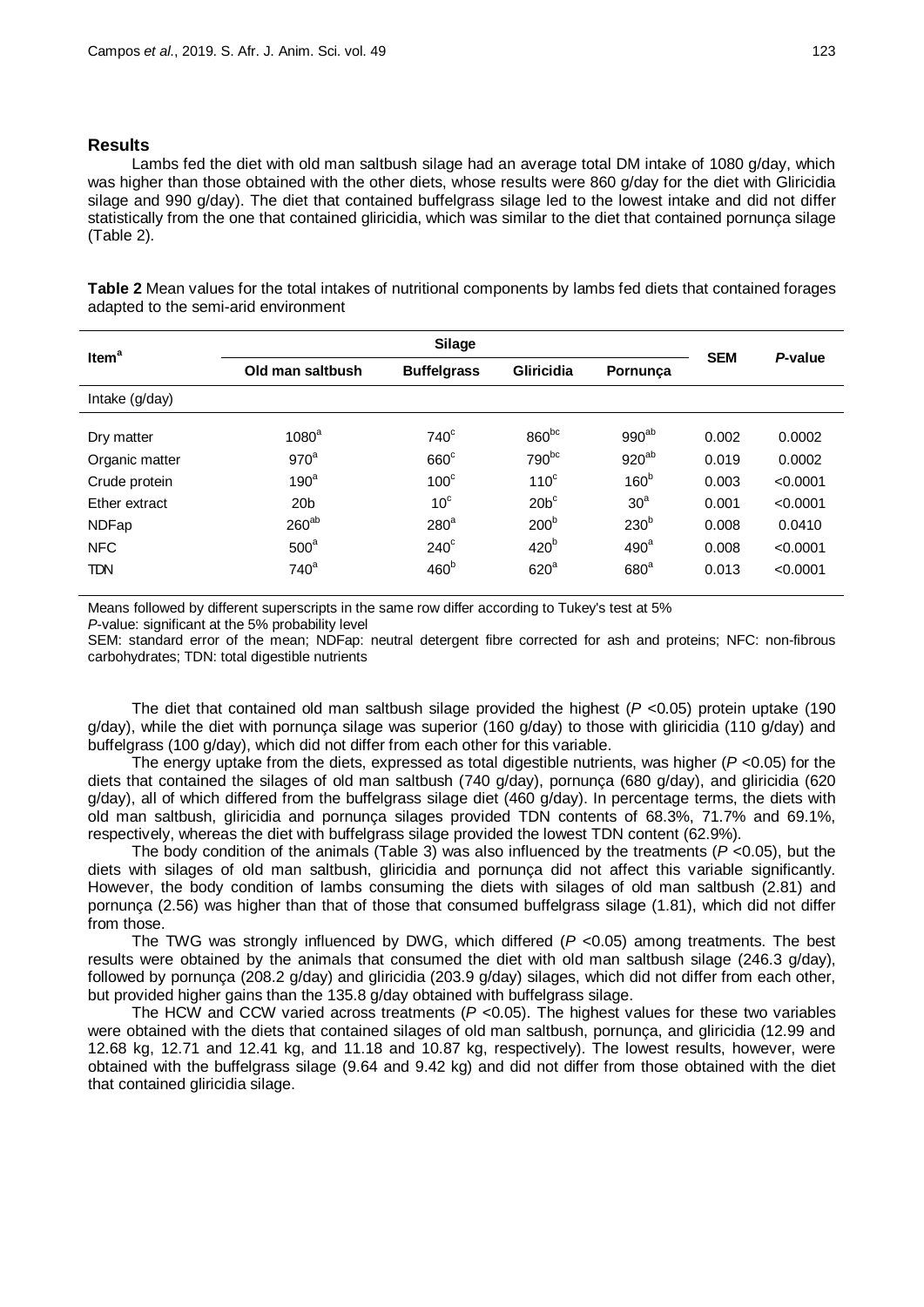| Item (cm)                 |                  |                      |                   |          |            |         |
|---------------------------|------------------|----------------------|-------------------|----------|------------|---------|
|                           | Old man saltbush | <b>Buffalo grass</b> | <b>Gliricidia</b> | Pornunça | <b>SEM</b> | P-value |
| Body condition score      | 2.81             | 1.81                 | 2.18              | 2.56     | 0.002      | 1.089   |
| Body length               | 57.15            | 54.31                | 55.25             | 56.31    | 0.796      | 0.531   |
| Height at the forequarter | 60.35            | 62.01                | 60.81             | 65.31    | 0.979      | 0.102   |
| Height at the hindquarter | 61.91            | 64.15                | 62.68             | 66.30    | 0.848      | 0.179   |
| Chest circumference       | 70.91            | 67.61                | 70.00             | 70.93    | 1.132      | 0.566   |
| External carcass length   | 54.37            | 54.37                | 53.37             | 56.60    | 0.740      | 0.1432  |
| Internal carcass length   | 57.31            | 55.94                | 55.87             | 57.26    | 0.573      | 0.2932  |
| Leg length                | 39.49            | 39.79                | 39.50             | 41.04    | 0.501      | 0.1733  |
| Rump circumference        | 56.65            | 52.67                | 54.14             | 55.27    | 0.678      | 0.0812  |
| Rump width                | 21.27            | 19.75                | 20.12             | 20.56    | 0.257      | 0.1169  |
| Maximum chest width       | 19.95            | 17.69                | 18.99             | 19.29    | 0.335      | 0.0759  |
| Chest depth               | 23.80            | 22.80                | 23.16             | 24.74    | 0.330      | 0.3626  |
| Leg circumference         | 27.27            | 26.28                | 26.12             | 26.63    | 0.475      | 0.6183  |

**Table 3** Body condition score and biometric and morphometric measurements of lambs fed diets that contained forages that are adapted to the semi-arid environment

Means followed by different superscripts in the same row differ according to Tukey's test at 5% SEM: standard error of mean

The silages did not influence carcass dressing percentage, hot and cold carcass yields, and cooling loss (CL), all expressed in percentage terms, pH measured at 0 hours and 24 hours post-slaughter and carcass compactness index.

The highest carcass weights were found in the lambs that consumed the old man saltbush diet (29.21, 23.41, 12.99 and 12.68 kg), while the lowest were observed in those fed the diet that contained buffelgrass silage (24.31, 17.44, 9.64 and 9.42 kg). The average CL in this experiment was 2.87%, which could be because the diets possibly provided similar deposition of adipose tissue.

Carcass compactness index values were similar (*P* >0.05) among the silages, averaging 0.20 kg/cm. This measurement is used to evaluate muscle production between animals with a similar liveweight.

Marbling, carcass conformation, fatness, amount of renal fat, and fat thickness (Table 4) were affected (*P* <0.05) by the diets, with the best values being found in the carcasses of animals fed diets that contained old man saltbush silage (2.56, 3.19, 2.06, and 2.87, respectively). The lowest results for those variables were observed in the lambs that received the diet that contained buffelgrass silage (1.75, 1.56, 1.19 and 1.56, respectively), which did not differ from the animals consuming the diets with gliricidia and pornunça silages. Results for carcass fatness were similar (*P* >0.05) among the diets that contained old man saltbush, gliricidia, and pornunça silages, which characterizes homogeneity of fatness. No effect was observed (*P* <0.05) between the treatments for the thickness of the carcass fat layer, which ranged from 0.87 to 1.19 mm. In the subjective assessment of perirenal fat, a difference was observed ( $P$  <0.05) between the silages, with the lowest values found in the carcasses of the animals fed buffelgrass (1.56) and the highest in the lambs that consumed old man saltbush (2.87). This group did not differ from those that consumed diets that contained silages of gliricidia (2.31) and pornunça (2.44) for this variable.

There was an effect ( $P < 0.05$ ) of silages on the weights of the commercial cuts (Table 5), which varied with the presence of silage in the diets. Neck weight was higher for the diets that contained the silages of old man saltbush, pornunça, and gliricidia, whose values were 0.68, 1.09 and 1.57 kg, respectively, while the shoulder weights were 0.68, 1.06, and 1.48 kg and rib weights were 0.57, 0.94 and 1.36 kg. The lowest values were observed in the lambs fed the diet that contained buffelgrass silage (0.46, 0.82 and 1.12 kg), which did not differ from the weights of neck and shoulder in the animals that consumed gliricidia silage. The rib weight did not differ between the animals that received the diets that contained silages of pornunça and gliricidia.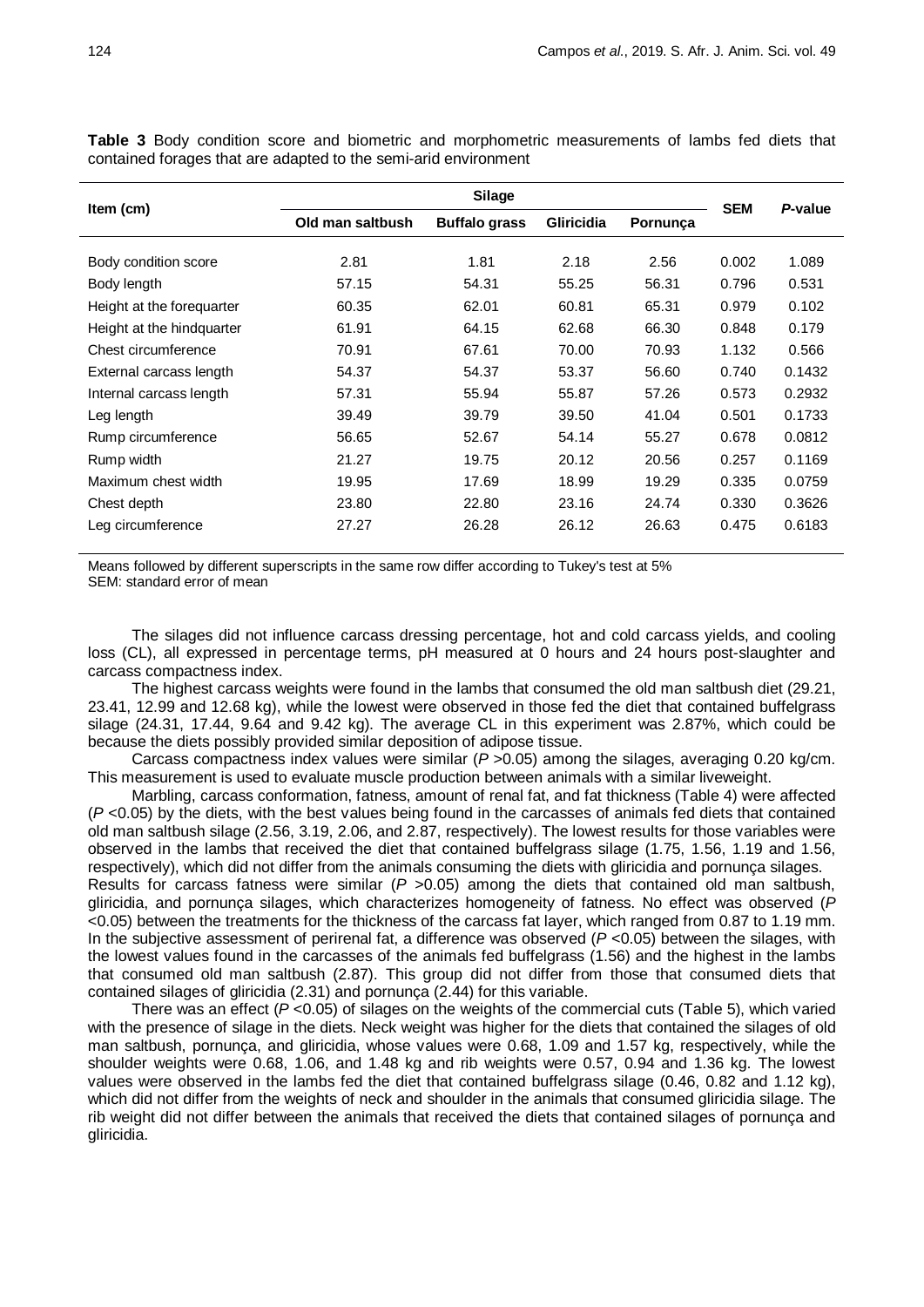|                            | <b>Silage</b>                                        |                  |                    |                    |         |          |
|----------------------------|------------------------------------------------------|------------------|--------------------|--------------------|---------|----------|
| <b>Item</b>                | Gliricidia<br>Old man saltbush<br><b>Buffelgrass</b> |                  | Pornunca           | <b>SEM</b>         | P-value |          |
| Initial bodyweight (kg)    | 18.0                                                 | 17.6             | 16.1               | 18.6               | 0.950   | 0.491    |
| Final bodyweight (kg)      | $29.7^a$                                             | $24.3^{b}$       | $27.4^{ab}$        | 27.7 <sup>ab</sup> | 0.913   | 0.006    |
| Empty bodyweight (kg)      | $23.4^{a}$                                           | $17.4^{b}$       | $19.2^{ab}$        | $21.8^{ab}$        | 0.685   | 0.008    |
| Total weight gain          | $11.6^a$                                             | 6.7 <sup>b</sup> | 9.8 <sup>a</sup>   | $10.1^a$           | 0.257   | 0.0003   |
| Average daily gain (g/day) | $243.6^a$                                            | $135.8^{\circ}$  | $203.9^{b}$        | $208.2^{b}$        | 4.683   | < 0.0001 |
| Carcass dressing (%)       | 55.49                                                | 55.27            | 58.35              | 58.24              | 0.024   | 0.974    |
| Hot carcass weight (kg)    | $12.99^a$                                            | $9.64^{b}$       | $11.18^{ab}$       | $12.71^a$          | 0.452   | 0.025    |
| Hot carcass yield (%)      | 44.47                                                | 39.65            | 40.79              | 45.86              | 0.033   | 0.786    |
| Cold carcass weight (kg)   | $12.68^a$                                            | $9.42^{b}$       | $10.87^{ab}$       | $12.41^a$          | 0.433   | 0.007    |
| Cold carcass yield (%)     | 43.40                                                | 38.74            | 39.65              | 44.78              | 0.027   | 0.323    |
| Cooling loss (%)           | 2.40                                                 | 2.29             | 2.79               | 2.35               | 0.168   | 0.260    |
| CCI (kg/cm)                | 0.22                                                 | 0.18             | 0.19               | 0.21               | 0.007   | 0.038    |
| pH <sub>0h</sub>           | 6.7                                                  | 6.7              | 6.8                | 6.7                | 0.017   | 0.382    |
| pH <sub>24h</sub>          | 5.6                                                  | 5.6              | 5.6                | 5.6                | 0.034   | 0.561    |
| Marbling                   | 2.56 <sup>a</sup>                                    | $1.75^{b}$       | 2.00 <sup>ab</sup> | 2.69 <sup>a</sup>  | 0.0043  | 0.045    |
| Carcass conformation       | $3.19^{a}$                                           | $1.56^{b}$       | $2.31^{ab}$        | $2.44^{ab}$        | 0.0474  | 2.38     |
| <b>Fatness</b>             | 2.06 <sup>a</sup>                                    | $1.19^{b}$       | 1.81 <sup>a</sup>  | 1.81a              | 0.0014  | 0.049    |
| Fat thickness (mm)         | 1.19                                                 | 0.87             | 0.87               | 1.00               | 0.5736  | 0.068    |
| Renal fat                  | 2.87 <sup>a</sup>                                    | $1.56^{b}$       | $2.31^{ab}$        | $2.44^{ab}$        | 0.0022  | 1.72     |

**Table 4** Characteristics of the carcass, subjective assessment and subcutaneous fat thickness of lambs fed diets that contained forages that are adapted to the semi-arid environment

Means followed by different superscripts in the same row differ according to Tukey's test at 5% SEM: standard error of mean; CCI: carcass compactness index

The results for the yields and weights of loin and leg did not differ (*P* >0.05) between the treatments (Table 5). Mean values for the variables obtained with the diets that contained old man saltbush, pornunça, gliricidia and buffelgrass were 0.68% and 2.00 kg, 0.63% and 1.96 kg, 0.59% and 1.75 kg, and 0.52% and 1.57 kg, respectively. The average yields of neck and ribs were 11.02% and 25.61%, respectively, and the buffelgrass silage provided the best yields of these cuts.

The weights of reproductive tract, liver, heart, and kidneys were affected (*P* <0.05) by the presence of silage in the diets (Table 6). The weight of the reproductive tract did not differ among the diets that contained old man saltbush, gliricidia and pornunça silages. Aside from the diet that contained gliricidia silage, all treatments provided better results than the one that contained buffelgrass silage (137 g), which resulted in the lowest weight.

Better results for the liver, heart, and kidney weights were obtained with the diets that contained silages of old man saltbush (0.526, 0.118 and 0.098 kg), pornunça (0.462, 0.125 and 0.100 kg) and gliricidia (0.465, 0.105 and 0.080 kg). The lowest weights of those organs were found in the animals fed buffelgrass silage (0.296, 0.092 and 0.079 kg), except for the kidneys, the results of which were similar to those of the animals fed the diet that contained gliricidia silage.

The total organ weight (TOW) was affected by the silages ( $P$  <0.05), with the lowest values being obtained with buffelgrass (1.66 kg). The Total body weight: Slaughter weight and total body weight: Empty body weight ratios were not affected (*P* >0.05) by the diets. The highest values were obtained by animals fed the diet with gliricidia silage.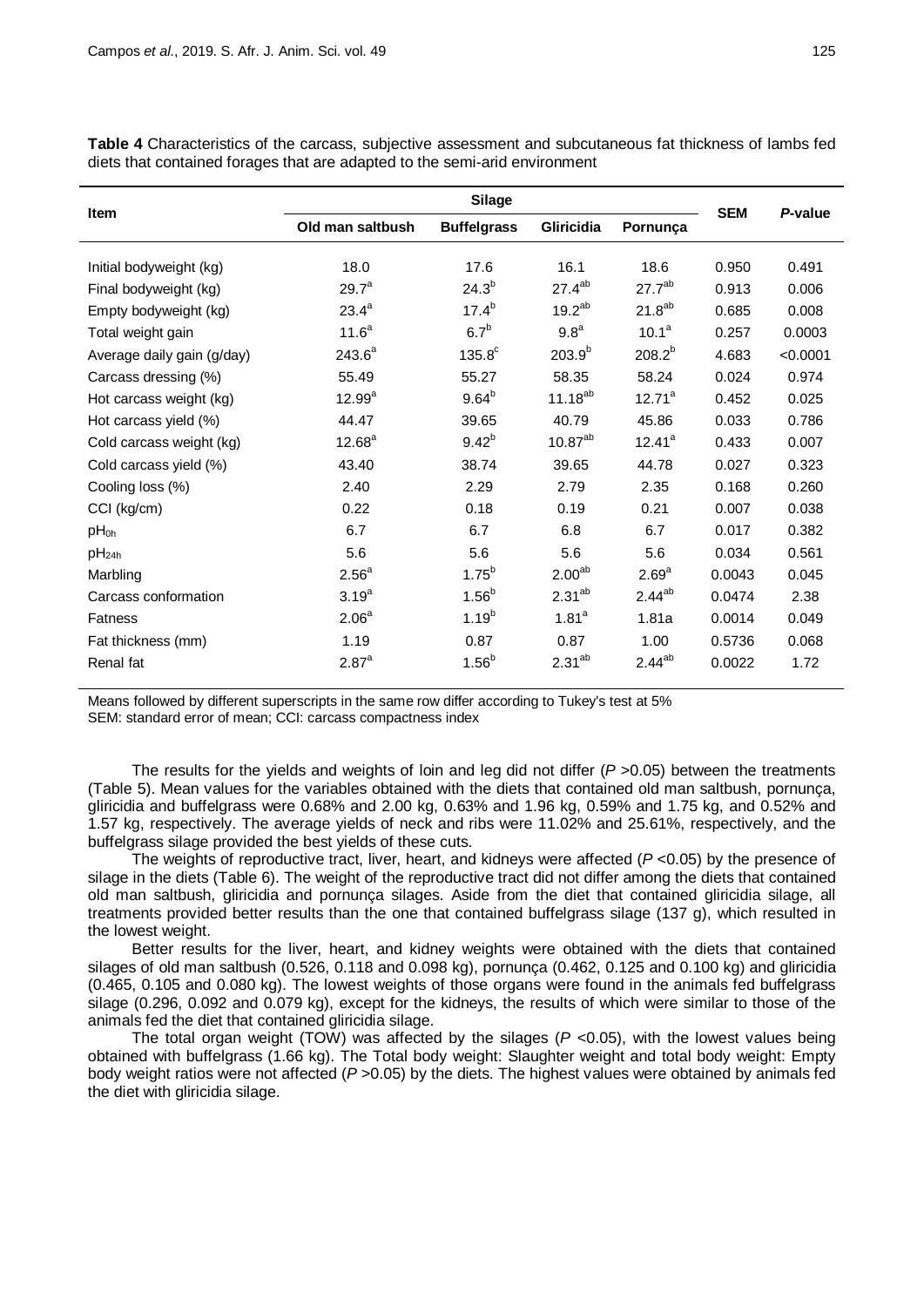| Silage                       |                                |                    |                               |                   | <b>SEM</b> | P-value |  |
|------------------------------|--------------------------------|--------------------|-------------------------------|-------------------|------------|---------|--|
|                              | Old man saltbush               | <b>Buffelgrass</b> | <b>Gliricidia</b><br>Pornunça |                   |            |         |  |
|                              | Weight of commercial cuts (kg) |                    |                               |                   |            |         |  |
| <b>Neck</b>                  | 0.68 <sup>a</sup>              | $0.46^{b}$         | 0.57 <sup>ab</sup>            | 0.68 <sup>a</sup> | 0.035      | < 0.001 |  |
| Shoulder                     | 1.09 <sup>a</sup>              | $0.82^{b}$         | $0.94^{ab}$                   | 1.06 <sup>a</sup> | 0.022      | 0.019   |  |
| <b>Ribs</b>                  | $1.57^{\circ}$                 | $1.12^{b}$         | $1.36^{ab}$                   | $1.48^{ab}$       | 0.064      | 0.030   |  |
| Loin                         | 0.68                           | 0.52               | 0.59                          | 0.63              | 0.029      | 0.605   |  |
| Leg                          | 2.00                           | 1.57               | 1.75                          | 1.96              | 0.069      | 0.051   |  |
| Yield of commercial cuts (%) |                                |                    |                               |                   |            |         |  |
| <b>Neck</b>                  | $11.36^{a}$                    | $10.17^{b}$        | $10.90^{ab}$                  | $11.65^a$         | 0.405      | 0.001   |  |
| Shoulder                     | 18.08 <sup>ab</sup>            | $18.32^{a}$        | $17.97^{b}$                   | $18.19^{a}$       | 0.685      | 0.019   |  |
| <b>Ribs</b>                  | 26.03 <sup>a</sup>             | $24.81^{b}$        | $26.10^{a}$                   | $25.51^a$         | 1.190      | 0.030   |  |
| Loin                         | 11.25                          | 11.55              | 11.40                         | 10.91             | 0.318      | 0.180   |  |
| Leg                          | 33.26                          | 35.12              | 33.56                         | 33.71             | 0.409      | 1.535   |  |

**Table 5** Weight and yields of commercial cuts from the carcass of lambs fed diets that contained forages adapted to the semi-arid environment

Means followed by different superscripts in the same row differ according to Tukey's test at 5% SEM: standard error of the mean

**Table 6** Mean values for the absolute weights of organs (kg), gastrointestinal tract, by-products, and fat deposits in lambs fed diets that contained forages adapted to the semi-arid environment

|                                          | <b>Silage</b>       |                    |                    |                    |            | Р-     |
|------------------------------------------|---------------------|--------------------|--------------------|--------------------|------------|--------|
| Item (kg)                                | Old man<br>saltbush | <b>Buffelgrass</b> | Gliricidia         | Pornunça           | <b>SEM</b> | value  |
| Reproductive tract                       | $0.326^{a}$         | $0.137^{b}$        | $0.224^{ab}$       | $0.286^{a}$        | 0.019      | 0.004  |
| Bladder                                  | 0.013               | 0.009              | 0.009              | 0.009              | 0.001      | 0.107  |
| Respiratory tract                        | 0.610               | 0.479              | 0.523              | 0.573              | 0.022      | 0.077  |
| Spleen                                   | 0.435               | 0.387              | 0.421              | 0.462              | 0.003      | 0.351  |
| Pancreas                                 | 0.220               | 0.197              | 0.217              | 0.225              | 0.001      | 0.182  |
| Liver                                    | $0.526^{a}$         | $0.296^{b}$        | $0.465^{\text{a}}$ | $0.462^a$          | 0.019      | 0.001  |
| Heart                                    | $0.118^{ab}$        | 0.092 <sup>b</sup> | $0.105^{ab}$       | $0.125^{a}$        | 0.006      | 0.021  |
| Kidneys                                  | $0.098^{ab}$        | 0.079 <sup>b</sup> | 0.080 <sup>b</sup> | $0.100^a$          | 0.004      | 0.034  |
| Gastrointestinal tract                   | 2.30                | 1.93               | 1.94               | 2.24               | 0.169      | 0.065  |
| <b>Blood</b>                             | 0.928               | 0.900              | 0.962              | 1.080              | 0.022      | 0.348  |
| Skin                                     | $1.972^a$           | $1.342^{b}$        | $1.573^{ab}$       | $1.761^a$          | 0.044      | 0.018  |
| Head                                     | 1.530               | 1.349              | 1.388              | 1.543              | 0.182      | 0.068  |
| Feet                                     | 0.651               | 0.573              | 0.611              | 0.645              | 0.037      | 0.481  |
| Tail                                     | 0.100               | 0.093              | 0.093              | 0.087              | 0.020      | 0.232  |
| Renal fat                                | $0.268^{\text{a}}$  | $0.116^{b}$        | $0.236^{a}$        | $0.290^{\text{a}}$ | 0.015      | 0.042  |
| Omental fat                              | $0.321^{a}$         | $0.243^{b}$        | $0.405^{\text{a}}$ | $0.382^{a}$        | 0.033      | 0.040  |
| Total body weight (kg)                   | $2.333^{a}$         | $1.667^b$          | $2.035^{ab}$       | $2.233^{a}$        | 0.086      | 0.0062 |
| Total body weight: Slaughter Weight (%)  | 12.52               | 14.58              | 13.46              | 12.40              | 0.656      | 0.77   |
| Total body weight: Empty body weight (%) | 10.03               | 14.58              | 13.47              | 9.771              | 1.143      | 0.525  |

Means followed by different superscripts in the same row differ according to Tukey's test at 5% SEM: standard error of the mean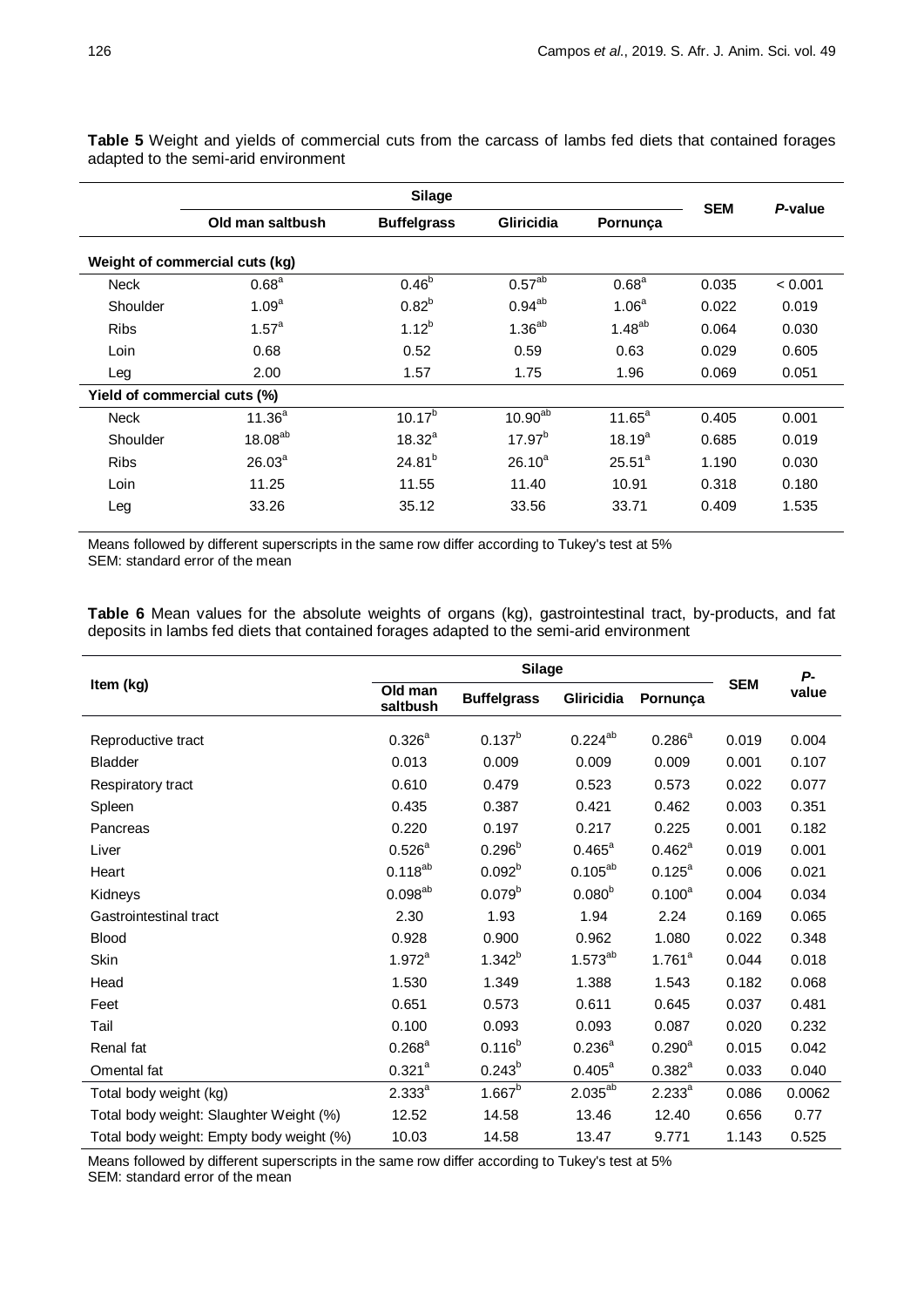No differences were observed (*P* >0.05) for the weights of GIT, blood, head, feet, and tail between the groups (Table 6). Skin weight differed (*P* <0.05) among the animals receiving the treatments, but higher values were found in those fed diets that contained the silages of old man saltbush (1.972 kg), pornunça (1.761 kg), and gliricidia (1.573 kg) compared with the lambs fed the diet that contained buffelgrass silage (1.342 kg).

The silages used in the diets led to significant differences in the amounts of renal and omental fats, which were lower ( $P < 0.05$ ) in the lambs fed the buffelgrass silage (0.116 and 0.243 kg).

#### **Discussion**

The higher DM intake of the lambs fed old man saltbush and pornunça silages contributed to their higher intakes of crude protein, non-fibrous carbohydrates and total digestible nutrients, which corroborated the findings of Souto *et al*. (2005), who evaluated the use of old man saltbush in lamb diets. The results of this study suggest high acceptability of this halophytic forage, which can be verified by the satisfactory DM intake. Additionally, according to Ventura *et al*. (2014), the form in which salt is presented in halophytic forages is important in their acceptance by animals.

The differences (*P* <0.05) among the protein levels, with higher results being obtained with the diet that contained old man saltbush, may be a consequence of DM intake, since the diets were formulated to be isoproteic.

The results for the body condition of the animals, with higher values being found in those fed the diets with old man saltbush and pornunça silages, may be explained by their higher intakes of DM, protein and total digestible nutrients, which possibly resulted from the better palatability of these diets (Table 3).

No differences were observed among the morphometric parameters, possibly because the animals received the experimental diets only in the finishing stage. At that time, they had a homogenous body size resulting from puberty, when bone growth ceases and muscle development begins, which is later intensified by the filling of adipocytes, triggering fat deposition in the carcass.

The observed results for weight gain are a consequence of the nutrient uptake, expressed by the daily intakes of DM and CP, and, in particular, of total digestible nutrients (Table 2) from the silages of old man saltbush, gliricidia and buffelgrass, respectively. It was clear that the animals with lower total and daily weight gains were those fed the diet that contained buffelgrass, which can be explained by their lower energy intake. This finding corroborates that of Flakemore *et al*. (2015), who declared that a decline in performance may be a consequence of a lower TDN intake.

The results found for carcass dressing do not suggest differences among the diets, which contrasts with the reports of Oliveira *et al*. (2015), who mentioned the possibility of the diet influencing both the quantitative and the qualitative aspects of ruminant meat. The values observed here disagree with those reported by Penha *et al*. (2005), who concluded that carcass weight influences significantly the non-carcass components, carcass dressing percentage, subjective conformation, fatness, and most of the carcass measurements.

In the ovine species, hot carcass yield ranges from 40% to 50%, depending on the carcass conformation, which involves the development and profile of muscle masses and the quantity and distribution of fat cover (AHDB Beef & Lamb, 2012). The carcass yields obtained in this experiment corroborate those estimated by these authors.

Cooling loss is inversely related to the degree of fatness of a carcass, as the fat cover protects it during the cooling period, reducing losses. In this study, the CL of the carcasses from all treatments was lower than 4%, which, according to Lage *et al*. (2014), indicates an adequate level of protection.

According to Strydom *et al*. (2016), the pH decline during the rigor mortis process in the carcass influences meat quality directly, mainly because of the glycogen reserve, pH, and the temperature of the muscle. The final pH values in the present study indicate that the development of rigor mortis was adequate during the chilling process, which results in meat with more desirable sensory properties for regular consumption and for the processing industry.

The intramuscular fat might have greatly contributed to the final quality of the meat. However, its excess can modify the product's taste. In this study, intramuscular fat ranged between 1.75 and 2.69 points, which are considered low values, varying between too little to good marbling. Montossi *et al*. (2013) stated that the degree of fatness is an indicator of the tissue composition of the carcass inasmuch as it is associated with the amount of meat in it, since muscle and fat contents in the carcass are related inversely. Therefore, a larger proportion of fat in the carcass means less muscle.

Regardless of the type of silage used in the diet, the carcasses of the animals tested in this experiment were considered thin, with conformation ranging from very poor to good. However, the animals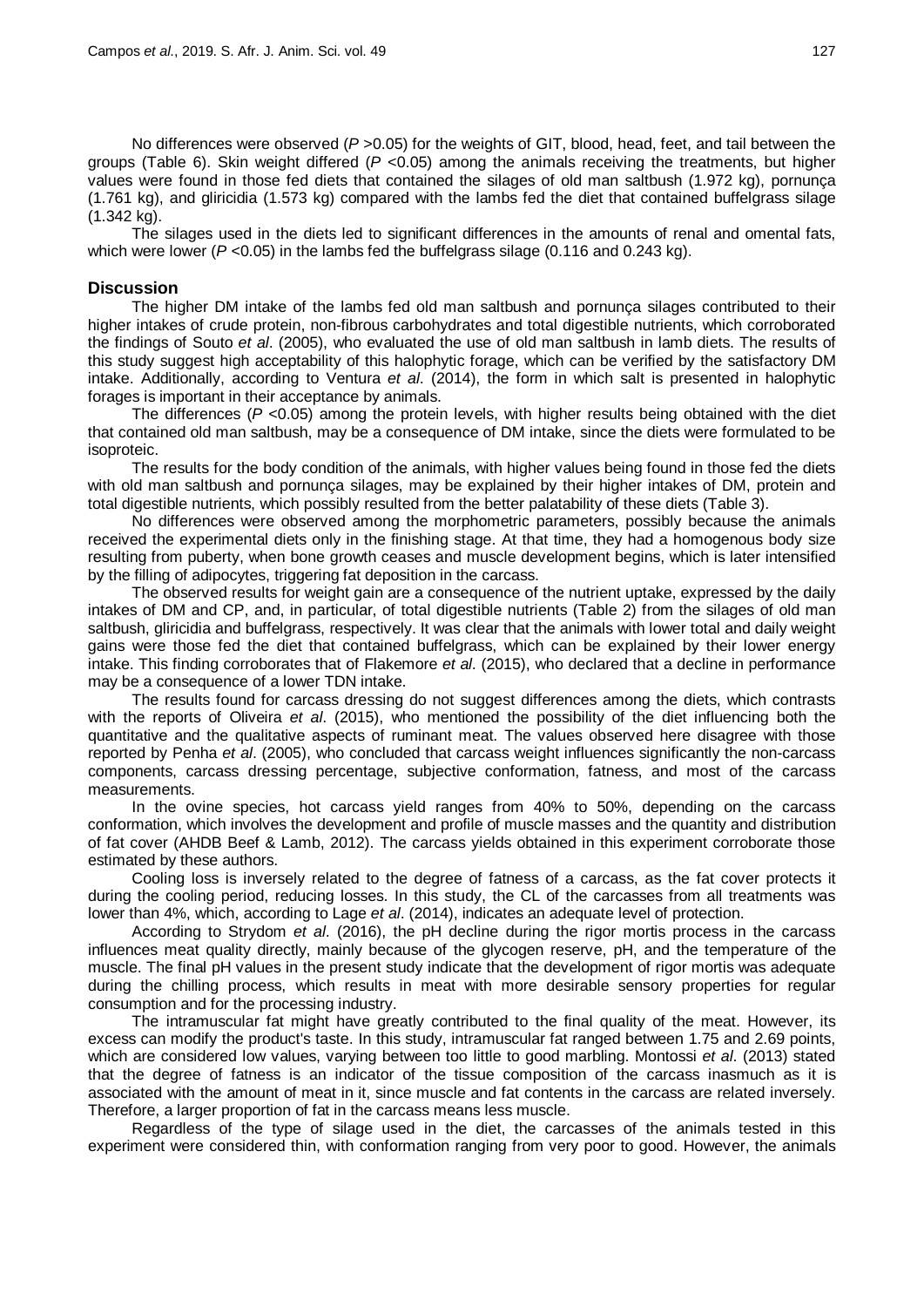were still in the muscle-development phase, consequently accumulating fat, with an average weight of  $27 \pm$ 16 kg. Nevertheless, even with values that are considered low in relation to those found for animals of specialized breeds, given the current preference of consumers for lean meats or meats with little fat, this value can be considered satisfactory.

No effect was observed (*P* <0.05) between the diets for carcass fat thickness, which agrees with Maciel *et al*. (2015), who observed that the subcutaneous fat tissue in tropical wool-less sheep is not well developed and is deposited almost completely in body cavities in the form of pelvic fat. For sheep carcasses, there is not yet a standard value for minimum cover-fat thickness. However, an adequate amount of fat influences the commercial value directly, while excess fat leads to depreciation of the carcass. Excess fat leads to decreased energy efficiency (Rippol *et al*., 2010), elevating the nutritional cost of diets, which did not occur in the current study.

In the subjective assessment of perirenal fat, differences were observed (*P* <0.05) among the diets, with lower values being seen in the animals fed the diet that contained buffelgrass silage. This is a favourable occurrence, since this cavity fat is not sold, generating losses.

Leg and loin are the cuts of highest commercial values and thus called 'prime' or 'first-class' cuts, given their better muscle yield and tenderness. The lower weight gain found in the lambs fed the buffelgrass diet can be explained by their lower intakes of DM and TDN (Table 2), corroborating the assertion of Flakemore *et al*. (2015) that a reduction of weight gain may be a consequence of lower energy intake.

In the current study the values obtained for the yields of leg, loin, and shoulder of the lambs fed silages of old man saltbush, buffelgrass, gliricidia and pornunça were 62.4%, 64.9%, 63.1% and 62.9%, respectively. These values are in line with the recommendation of Silva Sobrinho *et al*. (2005), who postulated that the average of these yields in meat breeds should be greater than 60%. The average in the current study was 63.5%, suggesting that, despite being mixed breed, the animals had similar yields of prime cuts to those observed in breeds that specialized in meat production.

Because the animals used in this experiment were young and had an average slaughter weight of 27 kg, this probably enabled the observation of the diet effect on these organs, since the lambs fed the diet based on buffelgrass silage and concentrate obtained the lowest average daily gain, the lowest slaughter weight, and consequently lower energy intakes. The growth of organs such as liver, kidneys and gastrointestinal tract implies changes in weight when the animal is offered feed at levels greater than those required for maintenance, while considerable atrophy is observed when they are fed at levels below those needed for maintenance (Black, 1989).

Although the percentage of the total body weight as a function of SW was impressive (Table 6), it might have been underestimated, since slaughter weight includes the weight of the gastrointestinal content, which is not a component of live weight. The total body weight: Empty body weight ratio, however, confirms this representativeness, as it is a measure with greater precision for this assessment.

All results for the lamb skin weight (Table 6) were lower than those observed by Araújo Filho *et al*. (2007), who evaluated Morada Nova sheep, and obtained a mean value of approximately 2.33 kg. The difference between the mean skin weight values obtained here and those reported in the literature is believed to be due to the growth of animals at slaughter. Results pertaining to the depositions of renal and omental fat are probably correlated with the final weight of the animals, which consumed lower amounts of feed. This led to lower availability of energy in the form of glucose, which compromises lipogenesis and visceral fat deposition.

Sheep that are adapted to a semi-arid environment such as the animals in the present study have the ability to accumulate energy reserves in the form of abdominal fat. In periods of food scarcity, abdominal fat is more easily metabolized than subcutaneous fat (Sami *et al*., 2013). The increase in the amount of abdominal fat proves the physiological ability of these animals to deposit intra-abdominal fat. According to Anderson *et al*. (2015), deposition of internal fat is undesirable, since this tissue has no commercial value and its weight influences the weights and yields of the carcass. Moreover, these fats contain high levels of saturated fatty acids and are not used for human consumption.

## **Conclusions**

Silages of old man saltbush, buffelgrass, gliricidia and pornunça — forage plants adapted to the semiarid environment — are recommended for inclusion in lamb diets. Among them, the silages of old man saltbush, pornunça and gliricidia yield the best results for characteristics of the carcass and of non-carcass components, providing daily gains of up to 200 g per animal, according to the diet formulation.

#### **Authors' Contributions**

FS, GCG and AFF participated in designing the study, laboratory analysis, and manuscript writing. EMS; GGPC and GGLA Involvement in drafting and revising the manuscript for important intellectual content. JSO; ALRM and TVV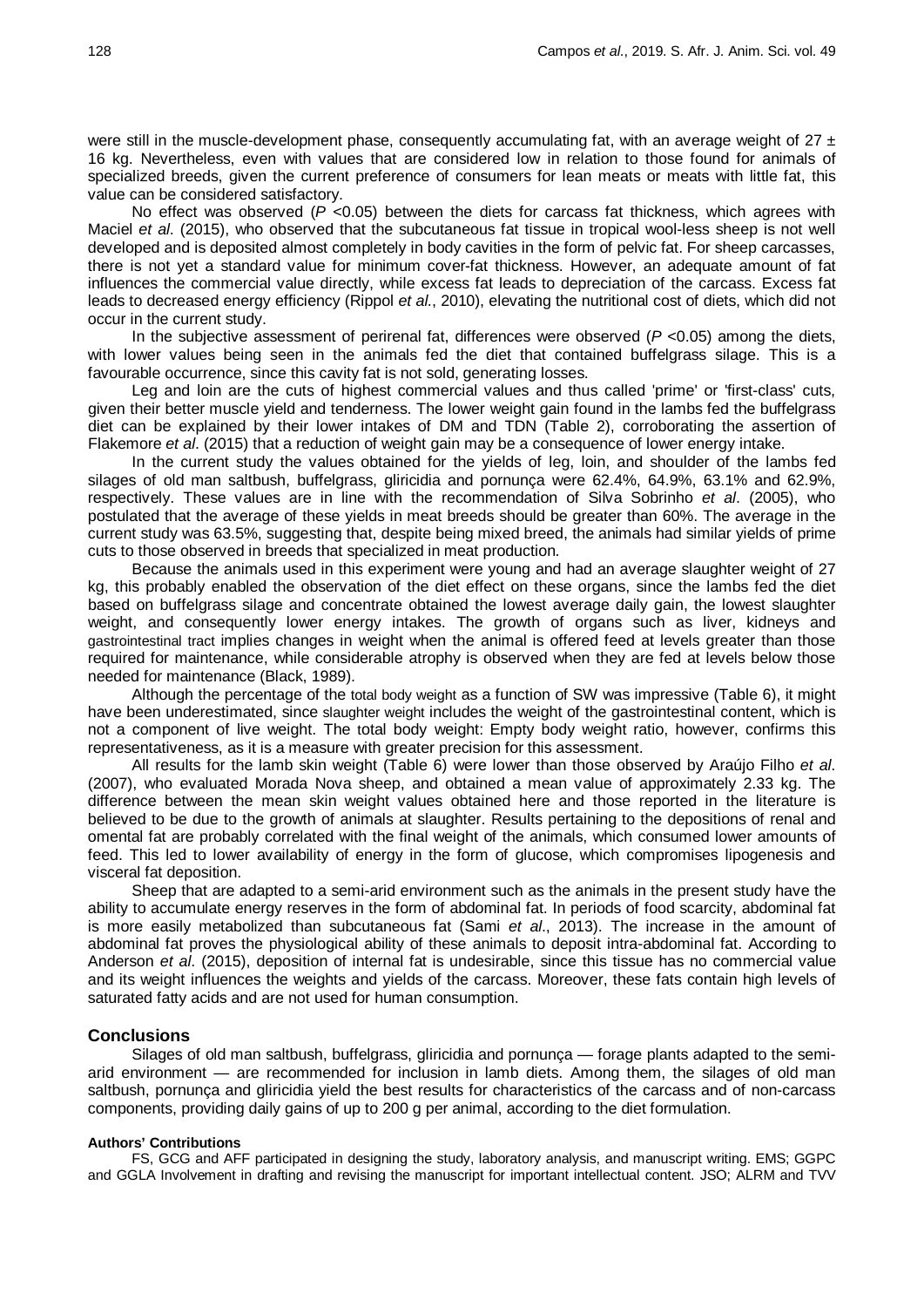Data analysis and interpretation. Involvement in the preparation and revision of the manuscript. BMAC, RRA contributions to the acquisition, analysis and interpretation of data.

#### **Conflict of Interest Declaration**

The authors declare that they have no competing interests.

#### **References**

- AHDB Beef & Lamb, 2012. Understanding lambs & carcasses for better returns. Agriculture and Horticulture Development Board (AHDB), Warwickshire, UK.
- Anderson, F.L., Pannier, D.W. & Pethick, G.E., 2015. Intramuscular fat in lamb muscle and the impact of selection for improved carcass lean meat yield. Anim. 9, 1081-1090. http://dx.doi.org/10.1017/S1751731114002900.
- AOAC, 2000. Official Methods of Analysis. 12th ed. Association of Official Analytical Chemists, Washington, DC. 1094 pp.
- Araújo Filho, J.T.D., Costa, R.G., Fraga, A.B., Sousa, W.H., Gonzaga Neto, S., Batista, A.S.M. & Cunha, M.G.G., 2007. Effect of the diet and genotype on body measurements and non-constituents of carcass of woolless lambs finished in a feedlot. Rev. Bras. Saúde Prod. Anim. 8, 394-404. http://dx.doi.org/10.1590/S1516- 35982010001200029.
- Avilés-Nieto, J.N., Valle-Cerdán, J.L., Castrejón-Pineda, F., Angeles-Campos, S. & Vargas-Bello-Pérez, E., 2013. Digestibility of Buffelgrass (*Cenchrus ciliaris*)-based diets supplemented with four levels of *Gliricidia sepium* hay in hair sheep lambs. Trop. Anim. Health Prod. 45, 1357-1362. http://dx.doi.org/10.1007/s11250-013-0369-4.
- Black, J.L., 1989. Crecimiento y desarrollo de corderos. In: W. Haresing (ed). Producción ovina, AGT Editor*,* México. 592 pp.
- BRASIL, 2007. Ministry of Agriculture Livestock and Supply. Regulation of the Industrial and Sanitary Inspection of Products of Animal Origin. Brasília, DF. 252 p.
- Campos, F.S., Carvalho, G.G.P., Santos, E.M., Araújo, G.G.L., Gois, G.C., Rebouças, R.A., Leão, A.G., Santos, S.A., Oliveira, J.S., Leite, L.C., Araújo, M.L.G.M.L., Cirne, L.G.A., Silva, R.R. & Carvalho, B.M.A., 2017. Influence of diets with silage from forage plants adapted to the semi-arid conditions on lamb quality and sensory attributes. Meat Sci. 124, 61-68. http://dx.doi.org/10.1016/j.meatsci.2016.10.011.
- Carvalho, G.G.P., Rebouças, R.A., Campos, F.S., Santos, E.M., Araújo, G.G.L., Gois, G.C., Oliveira, J.S., Oliveira, R.L., Rufino, L.M.A., Azevedo, J.A.G. & Cirne, L.G.A., 2017. Intake, digestibility, performance, and feeding behavior of lambs fed diets containing silages of different tropical forage species. Anim. Feed Sci. Technol. 228, 140-148. [https://doi.org/10.1016/j.anifeedsci.2017.04.006.](https://doi.org/10.1016/j.anifeedsci.2017.04.006)
- Cezar, M.F. & Sousa, W.H., 2007. Sheep and goat carcasses Obtaining, evaluating and classifying. 1st edition. Uberaba Publishing Company Agropecuária Tropical, Uberaba, MG. 231p.
- EMBRAPA, 2011. Brazilian Agricultural Research Corporation. Weather data

[http://www.cpatsa.embrapa.br:8080/servicos/dadosmet/ceb-dia.html.](http://www.cpatsa.embrapa.br:8080/servicos/dadosmet/ceb-dia.html) Accessed 17 March 2018.

- Flakemore, A.R., Otto, J.R., Suybeng, B., Balogun, R.O., Malau-Aduli, B.S., Nichols, P.D. & Malau-Aduli, A.E.O., 2015. Performance and carcass characteristics of Australian purebred and crossbred lambs supplemented with rice bran. J. Anim. Sci. Technol. 57, 1-9. https://doi.org/10.1186/s40781-015-0069-x.
- Hall, M.B., 2000. Calculation of non-structural carbohydrate content of feeds that contain non-protein nitrogen. University of Florida, Gainesville. p. A-25. (Bulletin 339).
- Lage, J.F., Paulino, P.V., Pereira, L.G., Duarte, M.S., Valadares Filho, S.C., Oliveira, A.S., Souza, N.K. & Lima, J.C., 2014. Carcass characteristics of feedlot lambs fed crude glycerine contaminated with high concentrations of crude fat. Meat Sci. 96,108-113. https://doi.org/10.1016/j.meatsci.2013.06.020.
- Licitra, G., Hernandez, T.M. & Van Soest, P.J., 1996. Standardization of procedures for nitrogen fractionation of ruminant feed. Anim. Feed Sci. Technol. 57, 347-358. https://doi.org/10.1016/0377-8401(95)00837-3.
- Maciel, M.V., Carvalho, F.F.R., Batista, A.M.V., Guim, A., Souza, E.J.O., Maciel, L.P.A.A., Pereira Neto,J.D. & Lima Junior, D.M., 2015. Carcass and non-carcass characteristics of sheep fed on cassava (*Manihot pseudoglaziovii* Pax and K. Hoffm.). Chilean J. Agric. Res. 75, 307-312. http://dx.doi.org/10.4067/S0718-58392015000400006.
- Mertens, D.R., 2002. Gravimetric determination of amylase-treated neutral detergent fiber in feeds with refluxing in beaker or crucibles: Collaborative study. J. AOAC Int. 85, 1217-1240. https://www.ncbi.nlm.nih.gov/pubmed/12477183.
- Moiforay, S.K., Kallon, S., Sesay, A.R. & Sonda, T.S., 2017. Acceptability of Gliricidia sepium as protein supplement to *Panicum maximum* by West African Dwarf (WAD) goats in Sierra Leone. Int. J. Sci. Res. 6, 910-916. http://dx.doi.org/10.21275/ART2017742.
- Montossi, F., Font-i-Furnols, M., Del Campo, M., San Julián, R., Brito, G. & Sañudo, C., 2013. Sustainable sheep production and consumer preference trends: Compatibilities, contradictions, and unresolved dilemmas. Meat Sci. 95, 772-789. https://doi.org/10.1016/j.meatsci.2013.04.048.
- NRC, 2007. Nutrients Requirements of Small Ruminants. 8th revised edition. National Academy Press, Washington, DC.
- Obeidat, B.S., Mahmoud, K.Z., Maswadeh, J.A. & Bsoul, E.Y., 2016. Effects of feeding Atriplex halimus L. on growth performance and carcass characteristics of fattening Awassi lambs. Small Rumin. Res. 137, 65-70. https://doi.org/10.1016/j.smallrumres.2016.03.007.